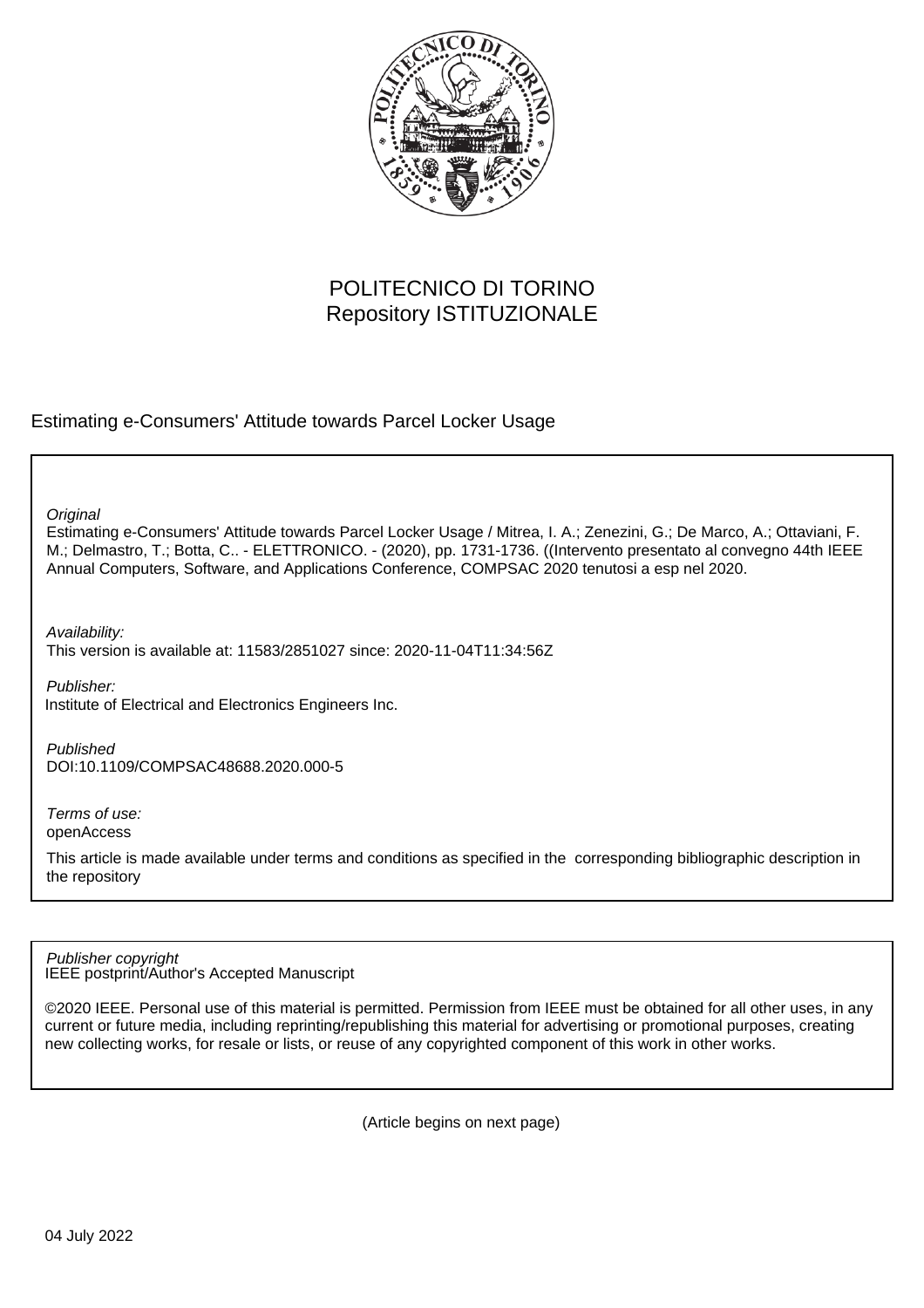# Estimating e-consumers' attitude towards Parcel Locker usage

Ionut Alexandru Mitrea *Department of Management and Production Engineering Politecnico di Torino* Turin, Italy alex\_mitrea@libero.it

Filippo Maria Ottaviani *Department of Management and Production Engineering Politecnico di Torino* Turin, Italy filippomariaottaviani@gmail.com

Giovanni Zenezini *Department of Management and Production Engineering Politecnico di Torino* Turin, Italy giovanni.zenezini@polito.it

Tiziana Delmastro *Urban Mobility and Logistic Systems Links Foundation* Turin, Italy tiziana.delmastro@linksfoundation.com

Alberto De Marco *Department of Management and Production Engineering Politecnico di Torino* Turin, Italy alberto.demarco@polito.it

Cristiana Botta *Urban Mobility and Logistic Systems Links Foundation* Turin, Italy cristiana.botta@linksfoundation.com

*Abstract***— The widespread diffusion of the online channel in the retail marketplace is impacting modern society considerably in recent years. Given the growing demand, Business to Consumer (B2C) e-commerce entails a much higher complexity of the delivery process due to significant fragmentation of parcel shipments in the last mile, especially in urban areas, where traffic and congestion problems are arising together with environmental issues. All these aspects rise interest not only from companies – which strive to maintain a high target service level for their customers - but also for public administrations, that aim to foresee the implications of this phenomenon. In this context, the purpose of the study is to investigate the potential of an alternative solution to the traditional home delivery, namely the self-collection delivery service through automated parcel lockers. The research study is based on data gathered from an online survey submitted to a sample of residents living in the metropolitan city of Turin, Italy. The potential of parcel lockers to capture the actual demand will be assessed to determine the feasibility of the delivery solution under consideration.**

**Keywords—Parcel Locker, E-freight, Online Consumers, Survey, City Logistics**

#### I. INTRODUCTION

Nowadays, B2C e-commerce plays a crucial role in the profitability of most of the worldwide companies, in both mature and emergent markets. During 2019, B2C ecommerce in Italy has reached a turnover of 31.6 billion euros, with the biggest increase ever, compared to the previous year (+15%). As in the past, consumers buy online more products than services (products accounted for 18.1 billion euros) [1], [2]. Moreover, the first quarter of 2020 has registered a boom in e-commerce sales due to the COVID19 outbreak and the lockdown measures implemented all over Italy: during the third week of March the online consumer goods sales increased by 142.3% compared to the same week in 2019 [3]. In addition, the emergency has pushed many small retailers toward e-commerce. B2C e-commerce entails, however, higher complexity of logistic activities in the supply chain. As the most complicated segment of the logistic chain, last-mile delivery seems to account for about 30 percent of total transport costs (up to 50 in some cases) [4]. Thus, companies are striving to find alternatives to the traditional home delivery able to deal with the modern fast-changing business environment, which is characterized not only by growing volumes of delivered and returned parcels, but also by an increase in customer expectations and more intense market competition. In this direction, the most popular solution is the Collection-and-Delivery point (CDP), which provides consumers with a self-collection delivery service. When it comes to self-collection services, a clear distinction needs to be made between two options: attended (pick-up points) and unattended (parcel lockers).

In this context, the aim of this study is to define the consumers' adoption behaviour towards self-collection of parcels through an automated locker box to estimate its potential as a delivery solution. Hence, the most important variables that affect the decision to adopt this new selfcollection delivery solution are investigated, highlighting the differences in perception among non-users and potential users. To this end, a regression analysis based on data collected via a survey is proposed.

This study is part of a wider project that aims to get an optimal positioning solution of locker boxes in the metropolitan city of Turin by investigating first the consumers' attitude towards e-shopping and then exploring their willingness to adopt the parcel locker as a delivery solution.

The paper is structured as follows: Section 2 draws attention on existing literature on the topic. Section 3 describes the methodology implemented to collect and analyse data, Section 4 presents the main results and Section 5 closes the paper discussing the main conclusions and limitations of this study.

#### II. LITERATURE REVIEW

Reference [5], [6], [7] highlighted that only a few studies focused on analysing the innovative solutions able to mitigate the last mile delivery problem from the customer's perspective. In particular, there is scarce literature that contributes to explain the customer's viewpoint regarding self-collection delivery via parcel lockers. CDP solutions were first studied by [8], that highlighted that attended solutions called service points ("shop-in-shop" model) were the dominant form of CDPs, thus it investigated the socioeconomic characteristics and habits of service point users. In 2014, [9] pointed out the fast-spreading of alternative parcel delivery services such as the parcel locker in European metropolitan areas. Similarly, [10] highlighted the growing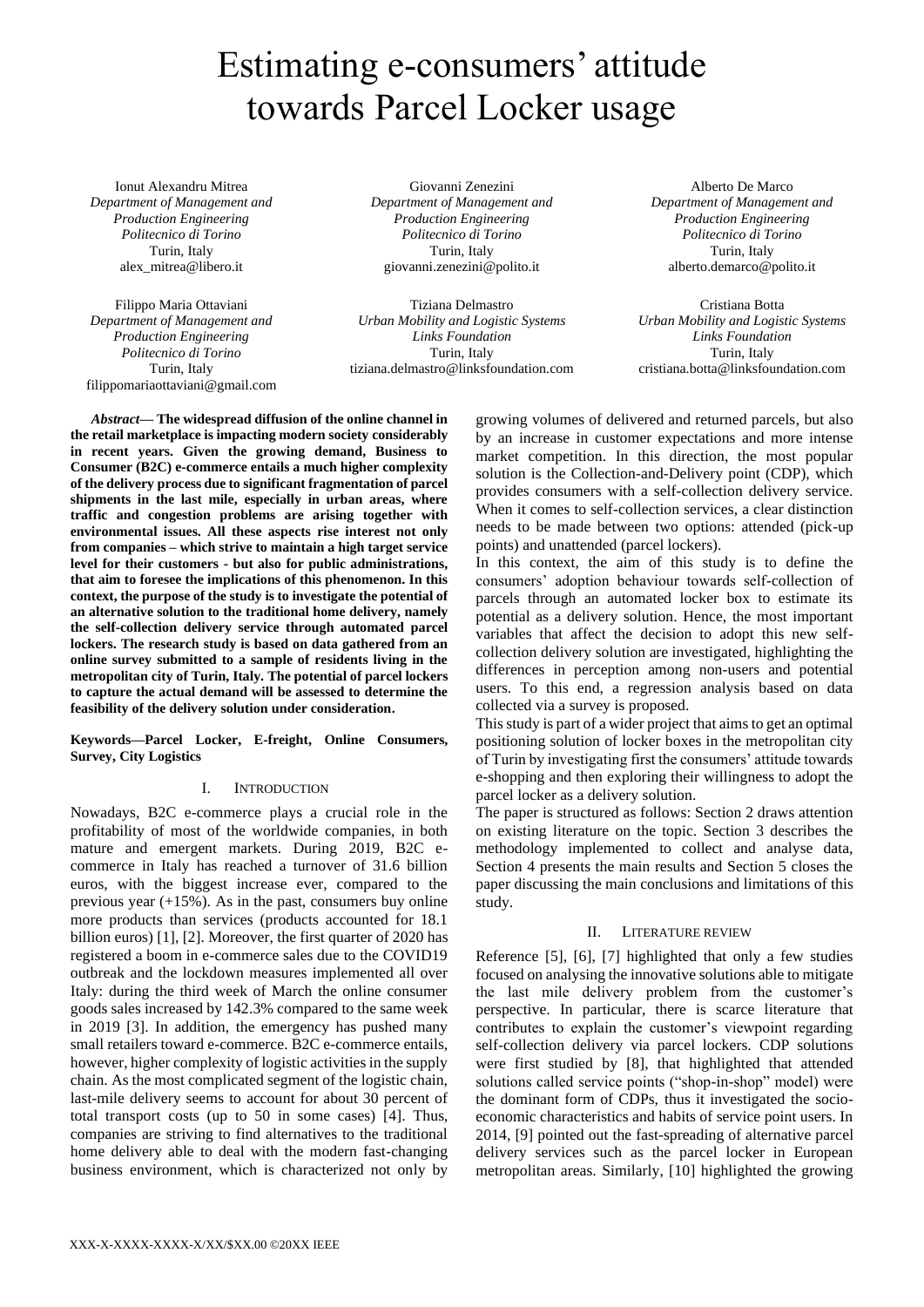importance of parcel locker solutions for city logistics, drawing attention on users' preferences through a pilot survey in Poland.

In the last few years, more papers dealing with the study of automated parcel stations were published. However, most of them focus on city logistics, highlighting the impact of this innovative delivery solution from the logistic service provider perspective [11], [12], [13].

Hence, this study aims to contribute to the scarce existing literature about the topic, by providing insights on the uptake of parcel lockers in Italy from the customer's viewpoint.

#### III. METHODOLOGY

#### *A. Online survey and data analysis*

In order to collect the data, we conducted an online survey. First, we submitted the survey to a panel of 20 people for validity checks and feedbacks on the clarity of the questions. Then, we disseminated the final questionnaire to potential respondents across different channels. In particular, the survey was submitted through the mailing lists provided by the partners of the project, namely a university with 30'000 students and 2'000 employees (Politecnico di Torino), a research center with 150 employees (LINKS Foundation) and the Piedmont regional government. Moreover, the survey was disseminated through Facebook groups related to the city of Turin. The survey was left open for about 1 month (from 16/01/2020 to 21/02/2020) and we accepted only one answer per respondent.

The questionnaire was divided into three main sections: the first one investigated the socio-economic characteristics of respondents and their habits, the second one focused on consumers' attitude towards e-commerce, while the last one explored the potential of parcel lockers as a last-mile delivery solution. However, section two of the questionnaire is out of the scope of this paper.

We received a total of 1446 responses. We carried out an accurate data cleaning process on this preliminary set of responses, aimed at discarding incomplete or inconsistent responses. Moreover, to ensure geographical consistency of the answers, only respondents currently living in the metropolitan city of Turin were considered. After the data cleaning process, we arrived at 1140 usable responses. Among respondents, 1053 declared to be online consumers. Hence, we focused on them to investigate the potential of parcel locker.

To analyse the survey data, both descriptive and inference statistics were used. As concerns inference statistics, we implemented a logistic regression model to calculate the influence of different socio-economic characteristics on the willingness to adopt the parcel locker. Since the dependent variable is dichotomous (Yes/No), the use of logistic regression is appropriate. It calculates the probability p of the occurrence of an event (parcel locker adoption) for any type of predicting variable in the model, by applying the logarithm of the odds ratio in a logit function.

#### *B. Description of the sample*

Among the 1053 respondents involved in the study, 692 are females (65.7%) while 361 are males (34.3%). They are aged between 18 and 76, with a median age of 44. A remarkable share of respondents is well educated: over 60 percent holds at least a Bachelor's degree. Most of the respondents are employed (70.94 %) or students (23.46 %), while only 2.75 percent are unemployed, and 2.85 percent retired. Lastly, almost 50 percent of employed respondents earns more than 1500 euros per month.

#### IV. RESULTS

This section covers the results from descriptive and inference statistics across four topics, namely:

- Willingness by online consumers to adopt the parcel locker;
- Evaluation of specific features of the parcel locker;
- Socio-demographic characteristics of parcel locker adopters;
- Location preferences.
- *A. Willingness by online consumers to adopt the parcel locker*

In this study, we investigated consumers' past experiences on collecting parcels from parcel lockers and their willingness to use them in the future (Table 1).

TABLE I. E-CONSUMERS' ATTITUDE TOWARDS THE PARCEL LOCKER

|                                  | N (Total = $1053$ ) | % of total |
|----------------------------------|---------------------|------------|
| I have already used it           | 268                 | 25.4       |
| I would like to use it again     | 257                 | 24.4       |
| I would not like to use it again | 11                  | 1.0        |
| I have never used it             | 785                 | 74.6       |
| I would like to use it           | 731                 | 69.4       |
| I would not like to use it       | 54                  | 5.1        |

On the one side we can notice that, among those who already collected a parcel through an automated box, 257 out of 268 (96%) would be willing to do it again. This remarks the very high customer satisfaction related to this delivery service, with only 4 percent of consumers regretting their choice. On the other side, we must underline the great potential of parcel lockers among those who have not tried it yet. They represent most of the sample according to Table 1 and these results should be encouraging for stakeholders investigating locker potential. To conclude, the share of potential adopters of parcel lockers equals 93.8 percent of the sample, while only a few non-adopters will not be willing to use this delivery solution under any circumstance.

#### *B. Evaluation of specific features of the parcel locker*

In order to better understand what specific features drive the adoption of an automated locker box solution, we asked respondents to rate some selected factors through a Likert scale from 1 to 5 ( $1 =$  "Not important",  $5 =$  "Very important"). First, we asked opinions about five general characteristics of the last mile delivery services, namely: A1) the aversion to carrying the parcel from the delivery point to home, B1) the possibility to choose the exact time when to collect the parcel, C1) having a social interaction in collecting the parcel, D1) the price of the delivery service, E1) the sustainable impact of the delivery solution.

Then, we asked respondents their opinion about the following four specific factors of the parcel locker, namely: A2) privacy in collecting the parcel, B2) parcel collection 24h/24h, C2) safety risk, D2) technological barrier.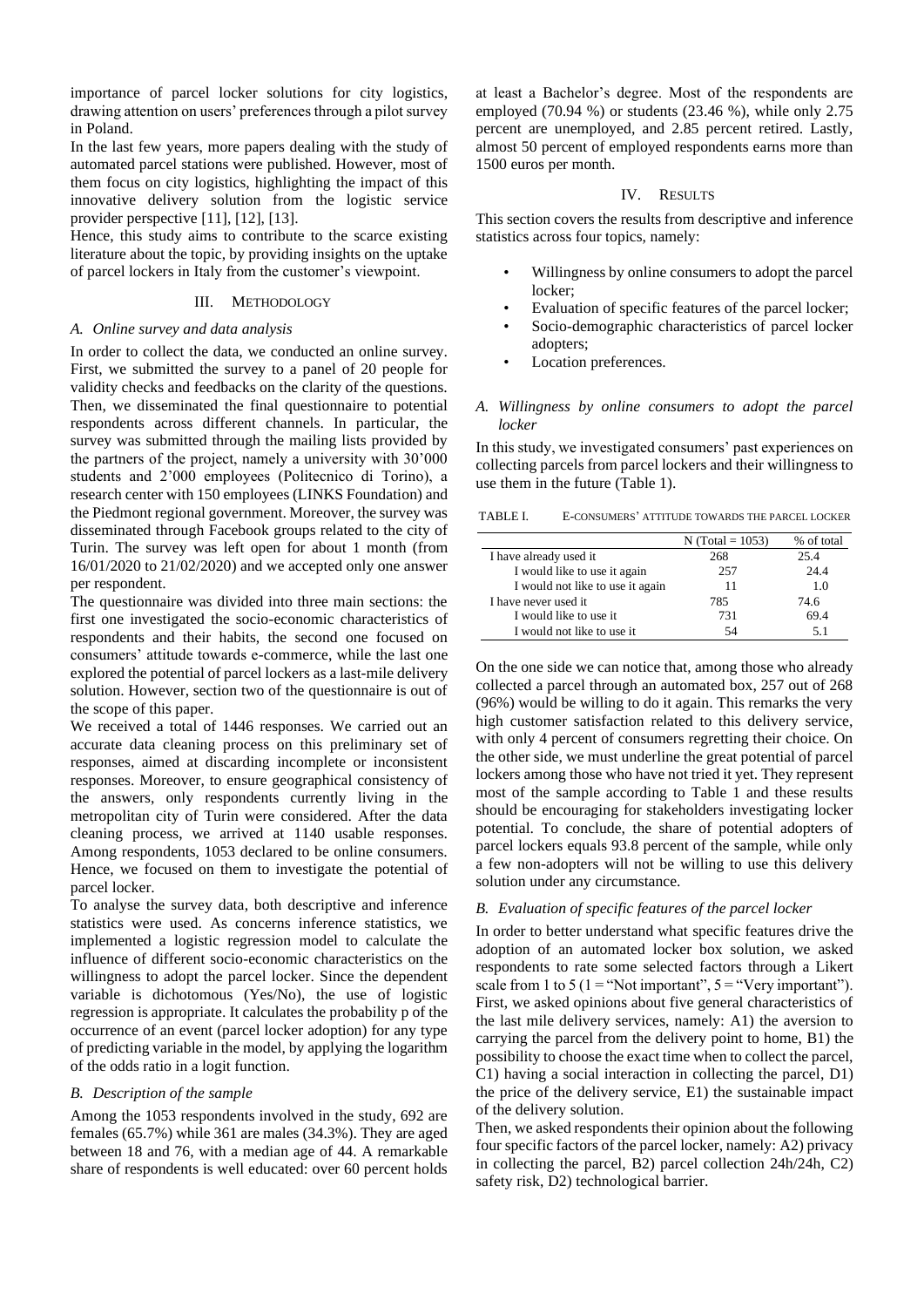We analysed the data by comparing the median values of the responses across the two groups of potential adopters and non-adopters.

The results are displayed in Fig. 1, Fig. 2, Fig. 3 and Fig. 4, that show the minimum, the maximum, the sample median, and the first and third quartile of the distribution of responses.



Fig. 1. Features of delivery services - potential adopters



Fig. 2. Features of delivery services – non-adopters

By comparing results from Fig. 1 and Fig. 2, it looks clear that only two factors seem to be decisive when explaining the different attitude towards parcel locker solutions between the two groups of online consumers, namely A1 (i.e. carrying the parcel home) and E1 (i.e. the sustainability aspect of the delivery service).

Those not willing to use the parcel locker are more concerned about carrying the parcel on their own (median is equal to 4, Fig. 2). On the other hand, as expected, people with a positive attitude toward automated boxes are more willing to carry the parcel (Fig. 1). Furthermore, an evident difference results in the assessment of the delivery service sustainability. As discussed in many articles, the parcel locker is an environmentally friendly solution for several reasons. It allows to reduce the freight transport trip km in comparison with attended delivery, lowering consistently social externalities such as traffic congestion, greenhouse emissions, noise and energy consumption [10], [13], [14]. In this case, potential adopters seem to weigh much more this aspect in the choice of the delivery solution than nonadopters. Among the former ones, 78 percent ranked it with a score of 3 or above; while among the latter ones only 67.7 percent did the same. These findings are in line with [1], that highlighted for example that nowadays young Italian consumers value much more the sustainable aspects when purchasing online.

The remaining three features of the service do not seem to discriminate the two groups. Among these features, the social interaction in collecting the parcel seems to be the least important aspect for both groups. As expected, the price of the service is important for all consumers. In addition, the

possibility to choose the exact time when to collect the parcel is valued in the same manner by the two categories of econsumers.

As above-mentioned, we also asked respondents their opinion about four specific factors of the parcel locker (Fig. 3 and 4).



Fig. 3. Specific parcel locker features - potential adopters



Fig. 4. Specific parcel locker features – non-adopters

First of all, we can notice that the opinions of non-adopters are more dispersed and, among the four features, only the median related to privacy (A2) in collecting the parcel is the same between the two groups. This aspect seems to be quite important for online consumers. It refers to the consumer's preference not to make others aware of his/her online purchasing activity. It is in general about not interacting with people when collecting the parcel, in order to keep confidentiality.

The different opinions about the other three features seem to better explain what aspects matter most for the two categories of respondents. The possibility to collect the parcels around the clock (B2), even during the night, is one of the biggest motives of differentiation of automated lockers from all the other delivery services. Not surprisingly, potential adopters value this opportunity much more. The median value of the answer for this feature is equal to 5, and respondents rated it almost only with scores equal to 4 and 5 on the five-level Likert scale. On the contrary, it turns out that for non-adopters this opportunity is less relevant, maybe simply because their daily routine does not prevent them from collecting the parcels during the day, during the usual opening hours of the shops. The median is equal to 3, thus at least fifty percent of non-adopters value this feature 3 or less. To what concerns the safety risk (C2), it might be highlighted as one of the drawbacks of locker boxes. They are installed on the streets and this fact might prevent people from adopting this solution because they are concerned about the risk of theft while collecting the parcel, especially if it contains high-value items. As confirmation, we can see that the safety risk is quite relevant for non-adopters. The median is equal to 4 and about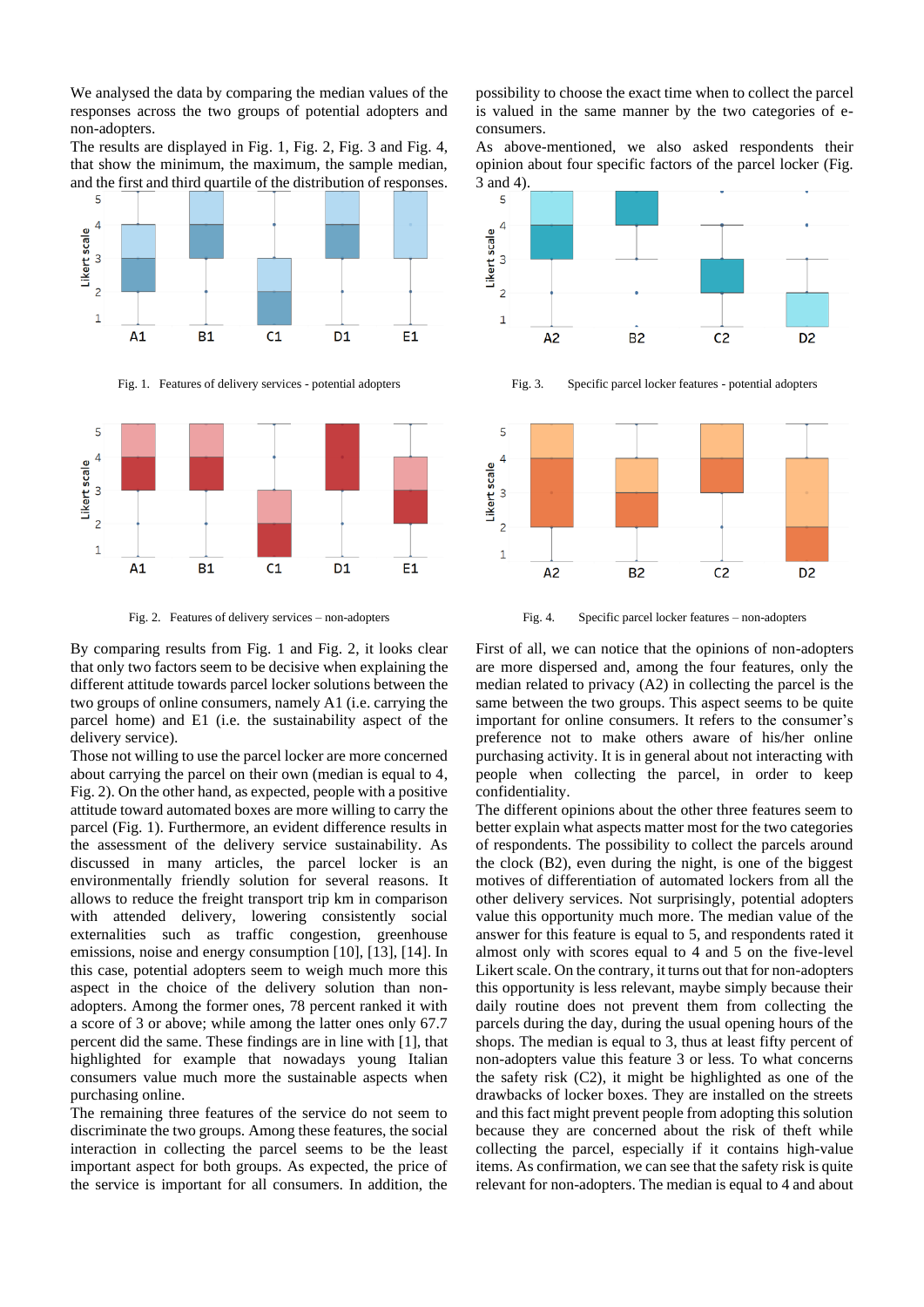50 percent scored it with a 5 on the Likert scale (Fig. 4). On the other side, most of the potential adopters ranked this aspect between 2 and 3 (Fig. 3), and very few respondents gave it a score equal to 5. This comparison is symptomatic of extremely different attitudes by consumers. A possible reason why some people do not trust this solution is that they are not aware that parcel lockers are provided with cameras to reduce considerably the risk of theft or acts of vandalism.

To conclude, the technological barrier refers to the utilization of the locker box. Parcel Lockers are automated machines that require the customer to interact with a touch screen to enter an alpha-numeric code or to scan a QR code received by e-mail. This procedure requires consumers to be comfortable with this kind of technology. However, the potential users of locker boxes are online consumers, who are used to Internet and e-shopping, and thus it should not represent a relevant obstacle for them. As we can notice from the comparison between Fig. 3 and Fig. 4, parcel locker potential adopters do not perceive technological innovation as a barrier (D2). It is indicative that the median is equal to 1, meaning that at least 50 percent of them gave to this factor a score equal to 1. On the contrary, non-adopters are more concerned about the technological requirements of the solution under consideration.

#### *C. Socio-demographic characteristics of parcel locker adopters*

In order to determine the socio-demographic characteristics of potential parcel locker users, we performed a logistic regression since the output is dichotomous ( $0 =$  "I would not be willing to adopt or use again the parcel locker",  $1 = "I$ would be willing to use the parcel locker as delivery solution"). We balanced the sample disproportion between males and females applying relative weights before running the logistic regression.

SPSS software has been used for the analysis, implementing the Enter method. The category variables are Gender, Age, Education level, Tenants, Job, Income, Means of Transport Used, Hours online and Hours away from home. For the category variables encoded in dummy variables, the reference categories are: 18-30 (Age), Secondary school (Education), Live alone (Tenants), Student (Job), No income (Income), Less than 1 hour (Hours online).

Concerning the goodness of fit of the model, the Nagelkerke's R-squared resulted equal to 0.127 and the model passed the Hosmer-Lemeshow's test with a significance of 0.858 (Table 2).

By testing variables on a 95% confidence level, the outcome of the analysis draws attention on two variables. The most significant variable seems to be "Over 66" (Age), which is negatively correlated with the intention to adopt parcel locker as a delivery solution. This means that the older group of respondents point out a significantly different attitude towards parcel lockers when compared with the youngest (reference category is 18-30). Similarly, the other two categories (31-50 and 51-65) are less inclined to this delivery solution than the youngest ones, but not in a significant manner. These results are in line with expectations since older people are generally less receptive to trying new technologies. Moreover, they are consistent with findings from [12], [15], [16], that stated that automated locker boxes are preferred by younger people. Besides, [16] defined the

most likely age range of parcel locker users (25-34), which is very close to the output of our analysis (18-30). The other significant variable is "4 people" (Tenants). It seems that online consumers who live with 4 people have a significantly negative attitude towards parcel locker adoption if compared to those living alone (reference category). This interesting outcome may be a consequence of the different risk of failed delivery faced by the two categories of customers. An online consumer living alone probably is more inclined to adopt parcel locker because (if she works or goes to university) during the day there is nobody at home, thus her situation and daily routines are not in line with home delivery. On the contrary, the scenario is different for a worker/student living with many people (specifically 4 people): it is likely that even if the one who placed the order is not at home, someone living with her might be able to receive the parcel and avoid the failed delivery. This fact presumably lowers the intention to adopt self-collection delivery services such as the parcel locker, because consumers can exploit the convenience of home delivery solution. If we extend the confidence level to 90%, other two variables acquire statistical significance. The first one is related to the means of transport used. It seems that using car-sharing for daily trips has a negative effect on consumers' intention to use automated locker boxes. This is in line with expectations because, more likely, individuals paying for a car-sharing are not willing to stop and collect their parcel on the street, since this would increase the cost of the mobility on-demand service. The other significant variable seems to be related to the hours spent online. Spending 10 or more hours online has a significant negative impact on the willingness to adopt a parcel locker solution. This might be due to a specific lifestyle of consumers in this category. For example, consider a scenario where people work from home and spend several hours online, they would prefer the home delivery, more convenient and in line with their lifestyle. Furthermore, it is important to mention that all the other variables are not statistically significant on the output; this fact is interesting. According to the analysis, gender does not affect the intention towards this delivery solution and this is in line with other two recent articles on the same topic [15], [17]. Similarly, education seems not to be relevant, which is someway unexpected since individuals with higher education could possess more knowledge about parcel locker functioning and the positive implications on the environment and society. However, the findings are in line with [14]. To what concerns the income, it is interesting to mention the non-significant effect on customers' intention to use the parcel locker, which differs from the results of other articles [8], [12], [14].

TABLE II. SOCIO-ECONOMIC CHARACTERISTICS OF PARCEL LOCKER USERS

| Significant variables     | Parcel locker adoption   |  |
|---------------------------|--------------------------|--|
|                           | Odds ratio               |  |
| Age over 66               | $.026*$                  |  |
| 4 Tenants                 | $.368*$                  |  |
| Car-sharing               | .328#                    |  |
| More than 10 hours online | 223#                     |  |
| Constant                  | 14.739*                  |  |
| Regression analysis       | Logistic regression      |  |
| Dependent variable        | $1 =$ Potential adopter  |  |
|                           | $0 = \text{Non-adopter}$ |  |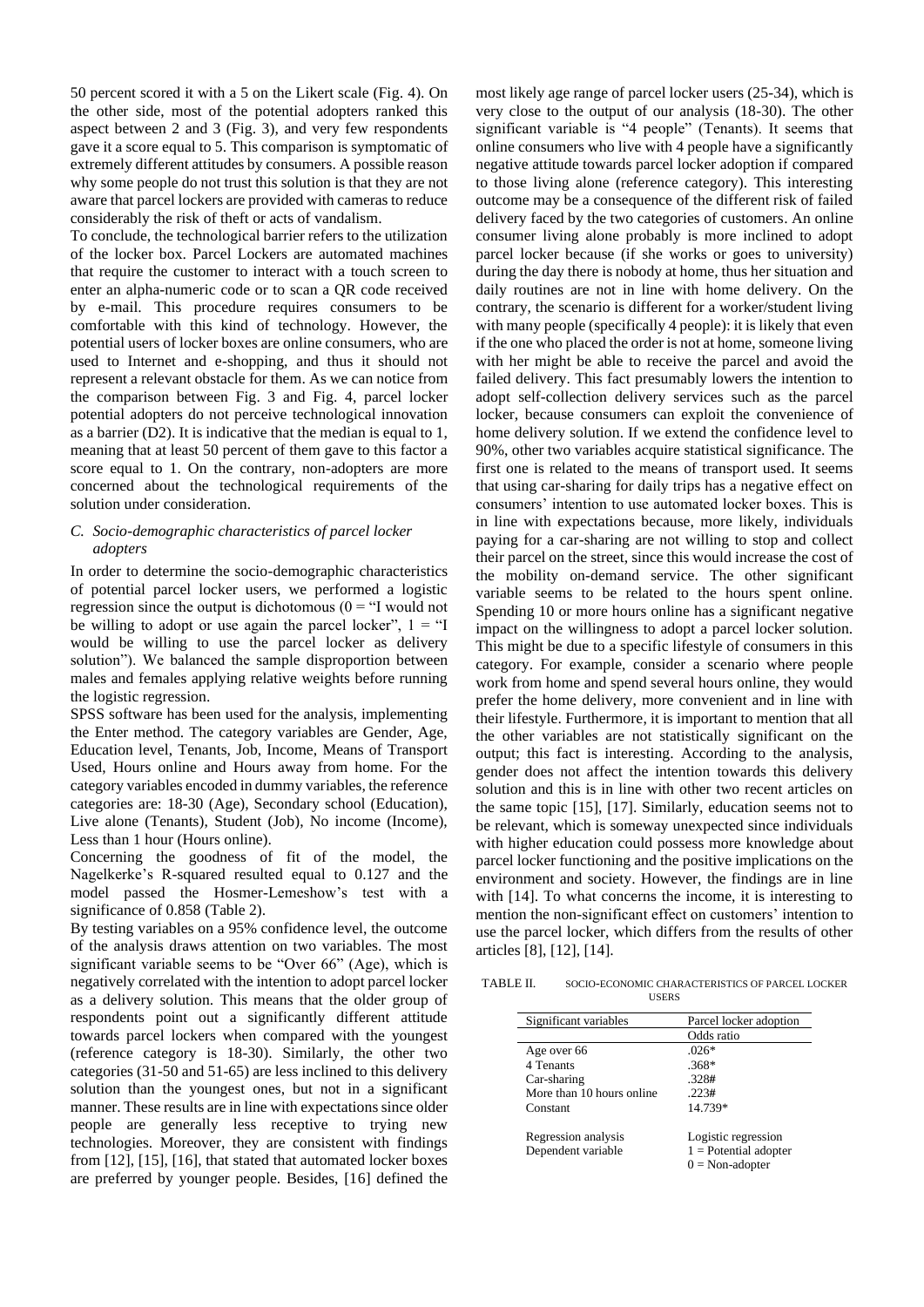| Number of cases | 1053  |
|-----------------|-------|
| Adjusted $R^2$  | 0.127 |

# $p < 0.10$ , \* $p < 0.05$ , \*\* $p < 0.01$ , \*\*\* $p < 0.001$ 

#### *D. Location preferences*

This section draws attention to parcel locker location preferences, investigating opinions from potential adopters of this innovative delivery service (Table 3).

TABLE III. LOCATION PREFERENCES FOR PARCEL LOCKERS

|                           | N (Total = $988$ ) | % of the total |
|---------------------------|--------------------|----------------|
| Close to home             | 791                | 80.1           |
| Close to the workplace    | 381                | 38.6           |
| In front of a supermarket | 366                | 37.0           |
| At a gas station          | 56                 | 5.7            |
| In a parking area         | 38                 | 3.8            |
| In a shopping centre      | 219                | 22.2           |
| In a university campus    | 164                | 16.6           |
| Other                     | 19                 | 1.9            |

To what concerns the preferred location for a parcel locker, there is no doubt that consumers would like to have it available close to home (80.1%). This result is very much in line with findings from the research study conducted by [16] on a sample of respondents in Poland. It pointed out that 79 percent out of the total of 2933 respondents declared their preference for a parcel locker located close to home.

The second most preferred location for a locker is close to the workplace. Reference [18] pointed out that most online purchases are delivered at home or work (78%) because this does not require personal travel by consumers to collect the parcel. The outcome seems to emphasize that the majority of consumers would be willing to adopt the parcel locker and exploit the benefits of this innovative solution. However, they would prefer not to change their routine.

Nevertheless, a good share of respondents is considering also to integrate the parcel collection in their daily routine, for example while performing another activity, such as doing grocery. The favourite locations are close to a supermarket and in a shopping centre. In a similar study carried out in Belo Horizonte (Brazil), respondents stated their location preference without being provided with the choices "Close to home" and "Close to the workplace". They ranked the supermarket and the shopping centre as their favourite locations by far, hence the results are very much in line [19]. Finally, consumers do not seem enthusiastic about parcel lockers located in a parking area (3.8%) or at a gas station (5.7%). This might be due to their concern related to safety risk when collecting the parcel.

To complete the analysis related to parcel locker location preferences, we asked respondents to state how many minutes they would be willing to deviate from usual daily trips (e.g. home-workplace or home-university) to collect a parcel in a locker box (Fig.5).

We can notice from Fig. 5 that only 6.0 percent of potential adopters are not willing to deviate at all, which means that they would like to have the parcel locker right in front of their home place or workplace, and not do any additional effort. On the other side, the majority of e-consumers (38.2%) are available to deviate between 5 to 10 minutes to collect their parcel.



Fig. 5. Maximum deviation (in minutes) to collect a parcel in a locker box

#### V. CONCLUSION AND DISCUSSION

The steep growth of e-commerce in recent years has led to a remarkable increase of home deliveries, which is widely acknowledged as one of the main problems of city logistics to what concerns urban mobility and sustainability. Consequently, this accelerated the interest of public administrations to implement city logistics measures. Despite the cultural and social differences between residents in different cities, parcel volumes and sustainability concerns are developing consistently throughout Europe. With this research, we studied the significant socio-economic and behavioural variables that affect the decision to adopt the parcel locker as a delivery solution, providing insights related to current utilization of this innovative delivery solution in the metropolitan city of Turin.

According to the outcome of the analysis, among online consumers, the parcel locker user has age below 66 and she does not live with many people (4 people). She does not use car-sharing and she usually spends online less than 10 hours per day. The online consumer mainly adopts the parcel locker because she appreciates above all the possibility to collect the parcel around the clock. Moreover, she considers sustainability as a really important feature of a delivery service. She does not perceive interacting with an automated solution as a technological barrier and she does not consider that the safety risk related to this solution is significant. As concerns the location preferences, most potential users prefer to have the parcel locker close to home, close to the workplace or alternatively in front of a supermarket, in order to integrate the parcel collection in the daily routine. Most of consumers are willing to deviate from the daily trip to collect the parcel, between 5 to 10 minutes.

To conclude, this study makes several contributions. From the theoretical viewpoint, the paper enriches the scarce existing literature about the uptake of parcel locker, especially in Italy. The findings provide a better understanding of consumers' attitude towards this innovative delivery solution and the socio-economic characteristics of potential adopters. To what concerns the practical implications, this study provides relevant insights for both public administration and logistic service providers. It highlights the tremendous potential of this delivery service